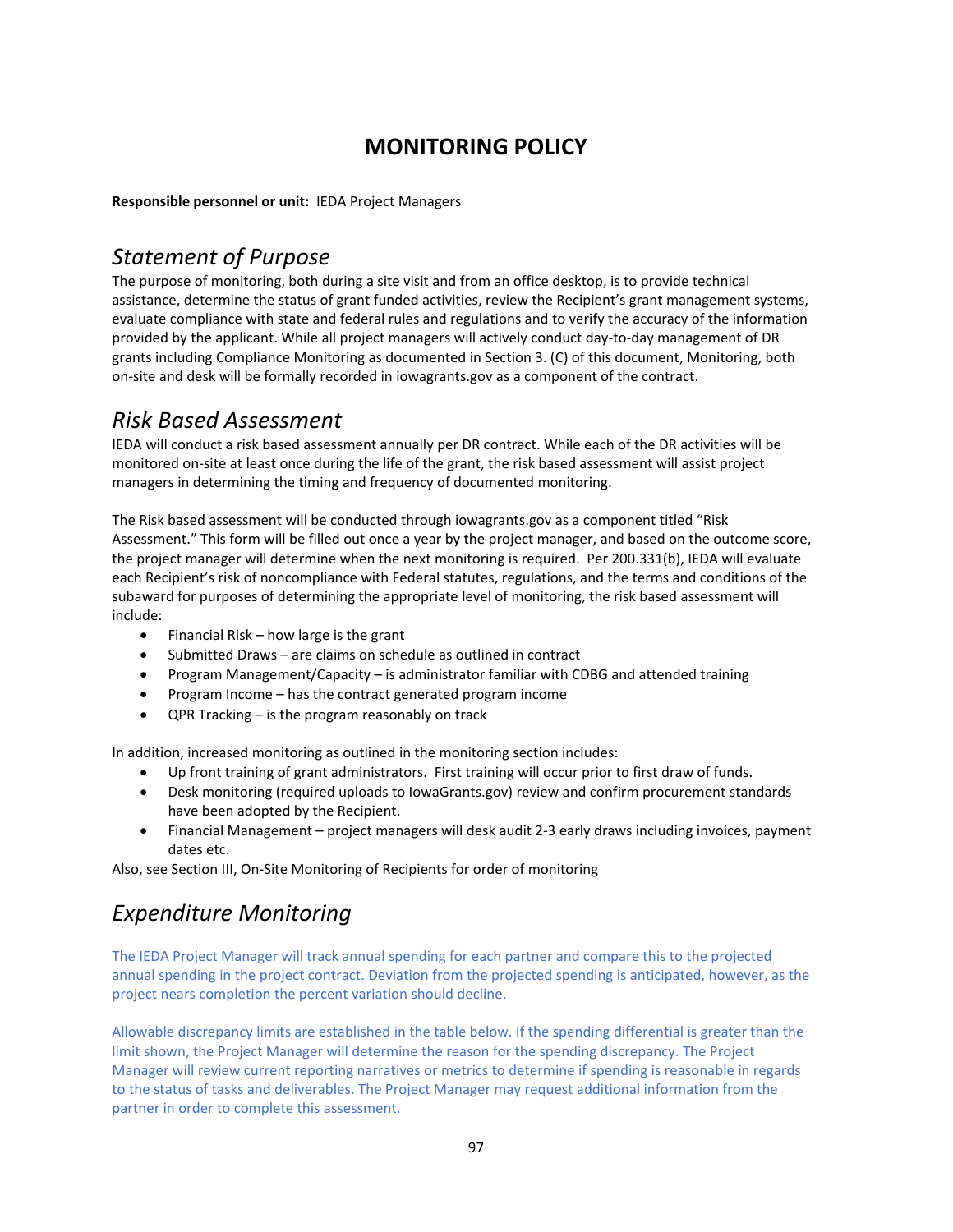The Project Year Budget Discrepancy Limit

| 60% |
|-----|
| 50% |
| 40% |
| 30% |
| 20% |
| 10% |
|     |

Manager will also determine if delays in spending or the completion of deliverables/tasks can potentially result in a negative impact to the project. If the discrepancy in spending or progress is deemed reasonable, the Project Manager will continue to monitor expenditures. The annotations function of iowagrants.gov will be used to note the findings of the status review. If the Project Manager has concerns about the spending discrepancy or the status of project deliverables/tasks OR the recipient has reported a spending discrepancy for 2 consecutive years, the Project Manager will confer with IEDA management. One of the following action items will result:

- Annual Spending Projections will be amended.
- Project Manager will continue to monitor the project status;
- A meeting with partner management will be held. Partner will submit revised quarterly budget projection and/or a plan to overcome progress delay;
- Terminate the agreement. IEDA will repurpose funds with HUD approval. Correspondence related to quarterly budget discussions will be documented in the correspondence feature of iowagrants.gov. Notes regarding project status will be documented using the annotations function.

Also, when claims are submitted in IowaGrants each recipient must fill out a progress report. Claims are due every 6 months if not sooner. The report shows a percentage of project completion and requires a brief project update.

#### *Monitoring Procedures*

Project Managers shall complete the relevant fields in the Site Visit component form in www.iowagrants.gov for each monitoring. Monitoring can be documented either in-person on-site with the subrecipeint, or from the Project Manager's desk top. Each monitoring will be recorded in iowagrants.gov and dated to differentiate monitorings. Monitoring will be occurring at various points in time throughout the DR Funding process. Monitoring can assess one, multiple or all of the areas of review, however, each Monitoring must minimally complete the **National Objective / Project Progress** form, to document what is being included in the particular monitoring.

Specific areas of review include, as appropriate, the following forms:

- National Objective / Project Progress
- Citizen Participation
- Environmental
- Financial Management
- Procurement
- Administration
- Contract Management (Architectural/Engineering)
- Contract Management (Professional Services)
- Contract Management (Construction)
- Labor Standards
- **•** Housing Review
- Civil Rights (Section 3, EEO, Fair Housing, MBE/WBE)
- Acquisition and Relocation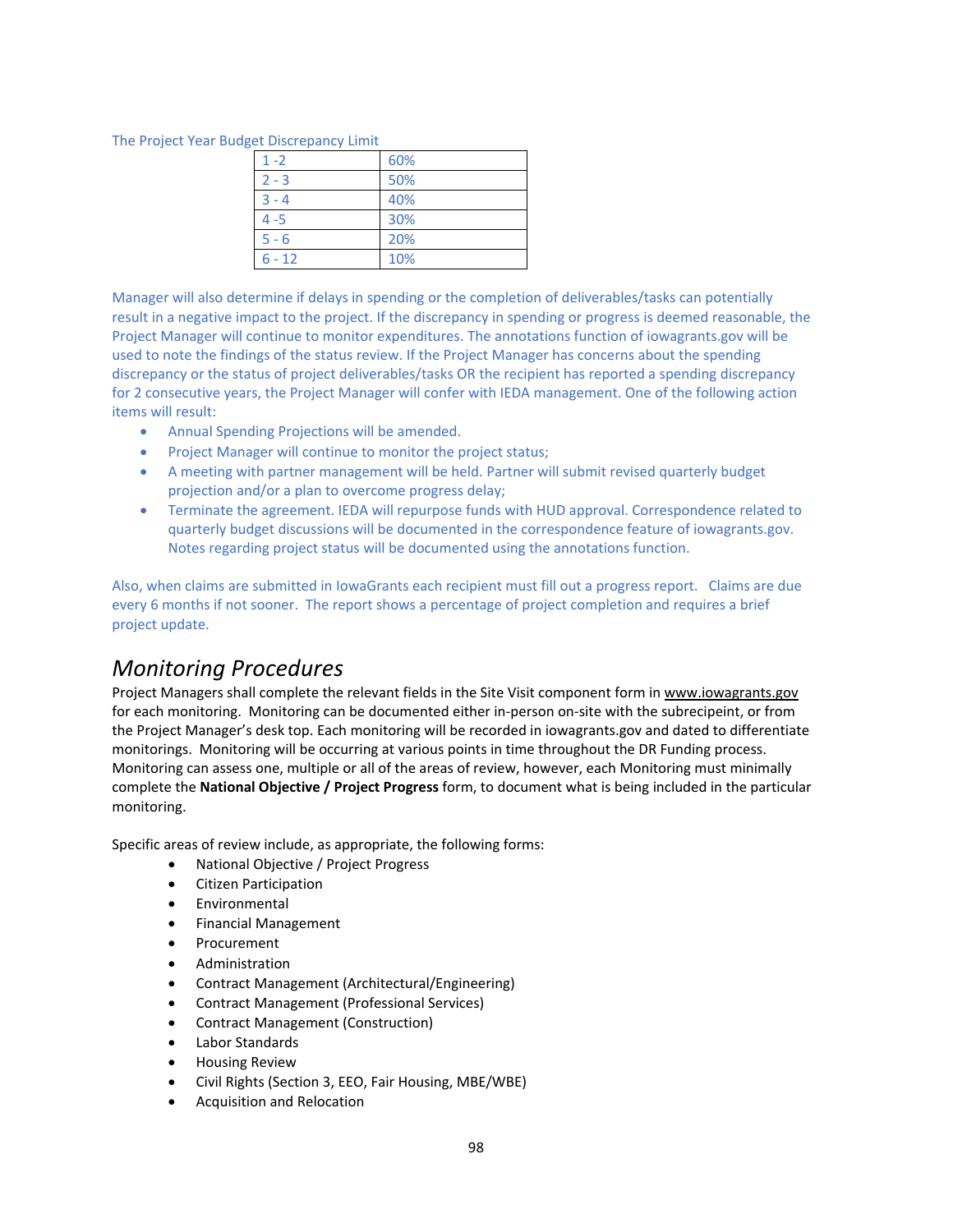While both On-site and Desk monitoring will look the same in iowagrants.gov, project managers will ensure the following policies are applied to the different types of reviews.

#### *Desk Monitoring*

Desk monitoring, or sometimes referred to as off-site monitoring, does not substitute the requirement to conduct at least one on-site monitoring per DR activity during the life of the grant. Desk monitoring should be conducted on an ongoing basis and may include general review of project activities and communications to determine if the project is on track and the rules and regulations are being followed. Project managers may request from the Recipient or Grant Administrator supporting documentation to be emailed or uploaded into iowagrants.gov to allow for the review of items such as: draw requests to evaluate project progress, bid packet documents to review procurement compliance, samples of wage rates and time sheets for Davis Bacon review, etc. All desk monitoring should be sufficiently documented through iowagrants.gov as a site visit.

## *On‐Site Monitoring*

On-site monitored will be conducted at least once per activity prior to grant closeout. When conducting onsite monitoring visits, Project Managers shall make every attempt to monitor at the grant recipient's office, most often this is City Hall. The Chief Elected Official and the City Administrator/City Clerk shall be invited, along with the grant administrator. Project Managers shall reserve time following a comprehensive on‐site review to go over any deficiencies discovered during the monitoring visit with the City/County staff and grant administrator. The Project Manager shall provide advice for corrective action. Following this wrap‐up meeting, there should be no surprises when the grant recipient receives the follow-up letter. During the onsite review the project will also be visually inspected.

## *Monitoring Follow‐Up*

A follow‐up correspondence shall be sent following every on‐site monitoring visit. Project Managers shall send this letter no later than two months following an on-site review. Included in the follow-up letter shall be a list of activities the recipient is doing well, areas for improvement, as well as corrective action needed. If the monitoring letter has significant Findings, the letters will also go to the Division Coordinator and/or Division Administrator of the Community Development Division for review prior to mail‐out. If the Findings also include a requirement for penalties or repayments, the letters will be reviewed by top Management (Director or Deputy Director) prior to mail‐out.

Any deficiencies included in the follow-up letter shall provide information on how to cure any such deficiencies. Typically, recipients shall have 30 calendar days to cure deficiencies or face non‐compliance status.

# *Recipient Non‐Compliance*

If repeated attempts by the Project Manager to cure areas of non‐compliance are unsuccessful, the Project Manager shall work with the Division Coordinator to formally notify the grant recipient that corrective action is necessary, or face penalties, which could include, but not limited to, delay of payment of remaining funds, ability to secure future IEDA grants, or repayment of existing grant funds.

If there is still no action taken on behalf of the grant recipient to cure the outstanding deficiencies, the Division Coordinator and Division Administrator shall determine the consequences for such inaction. The consequences shall be based on the severity of the deficiency, the state and federal rules and regulations governing the area(s) of non-compliance, the impacts to the community, and consequences to IEDA. The grant recipient shall be notified of the decision by the Division Administrator by official letter.